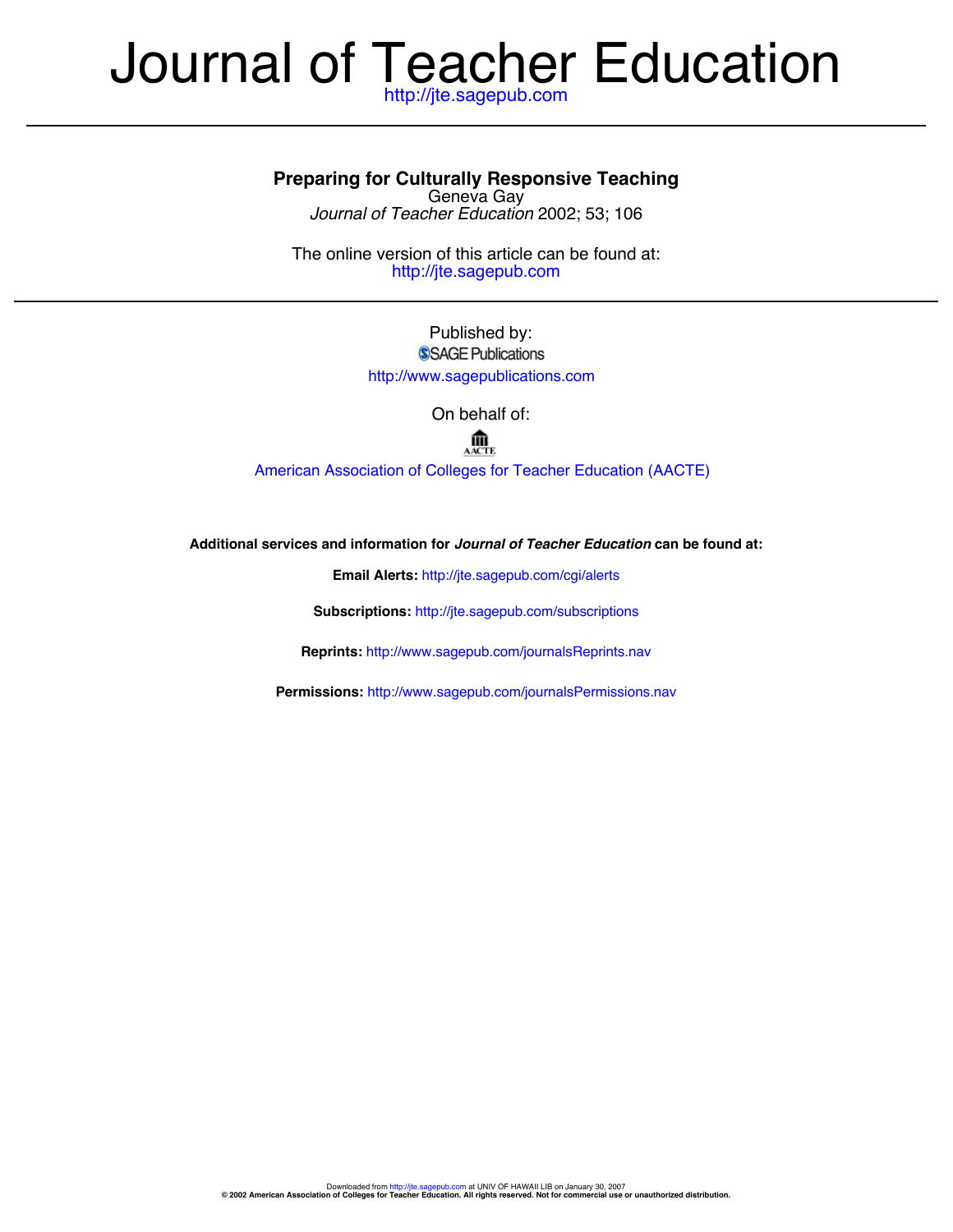**Editor's Note:** *This article draws from Geneva Gay's recent book,* Culturally Responsive Teaching: Theory, Research, and Practice*, which received the 2001 Outstanding Writing Award from the American Association of Colleges for Teacher Education.*

# PREPARING FOR CULTURALLY RESPONSIVE TEACHING

#### **Geneva Gay**

University of Washington, Seattle

In this article, a case is made for improving the school success of ethnically diverse students through culturally responsive teaching and for preparing teachers in preservice education programs with the knowledge, attitudes, and skills needed to do this. The ideas presented here are brief sketches of more thorough explanations included in my recent book, *Culturally Responsive Teaching: Theory, Research, and Practice* (2000). The specific components of this approach to teaching are based on research findings, theoretical claims, practical experiences, and personal stories of educators researching and working with underachieving African, Asian, Latino, and Native American students. These data were produced by individuals from a wide variety of disciplinary backgrounds including anthropology, sociology, psychology, sociolinguistics, communications, multicultural education, K-college classroom teaching, and teacher education. Five essential elements of culturally responsive teaching are examined: developing a knowledge base about cultural diversity, including ethnic and cultural diversity content in the curriculum, demonstrating caring and building learning communities, communicating with ethnically diverse students, and responding to ethnic diversity in the delivery of instruction. *Culturally responsive teaching* is defined as using the cultural characteristics, experiences, and perspectives of ethnically diverse students as conduits for teaching

them more effectively. It is based on the assumption that when academic knowledge and skills are situated within the lived experiences and frames of reference of students, they are more personally meaningful, have higher interest appeal, and are learned more easily and thoroughly (Gay, 2000). As a result, the academic achievement of ethnically diverse students will improve when they are taught through their own cultural and experiential filters (Au & Kawakami, 1994; Foster, 1995; Gay, 2000; Hollins, 1996; Kleinfeld, 1975; Ladson-Billings, 1994, 1995).

#### DEVELOPING A CULTURAL DIVERSITY KNOWLEDGE BASE

Educators generally agree that effective teaching requires mastery of content knowledge and pedagogical skills. As Howard (1999) so aptly stated, "We can't teach what we don't know." This statement applies to knowledge both of student populations and subject matter. Yet, too many teachers are inadequately prepared to teach ethnically diverse students. Some professional programs still equivocate about including multicultural education despite the growing numbers of and disproportionately poor performance of students of color. Other programs are trying to decide what is the most appropriate place and "face" for it. A few are embracing multicultural education enthusiastically. The equivocation is

Journal of Teacher Education, Vol. 53, No. 2, March/April 2002 106-116 © 2002 by the American Association of Colleges for Teacher Education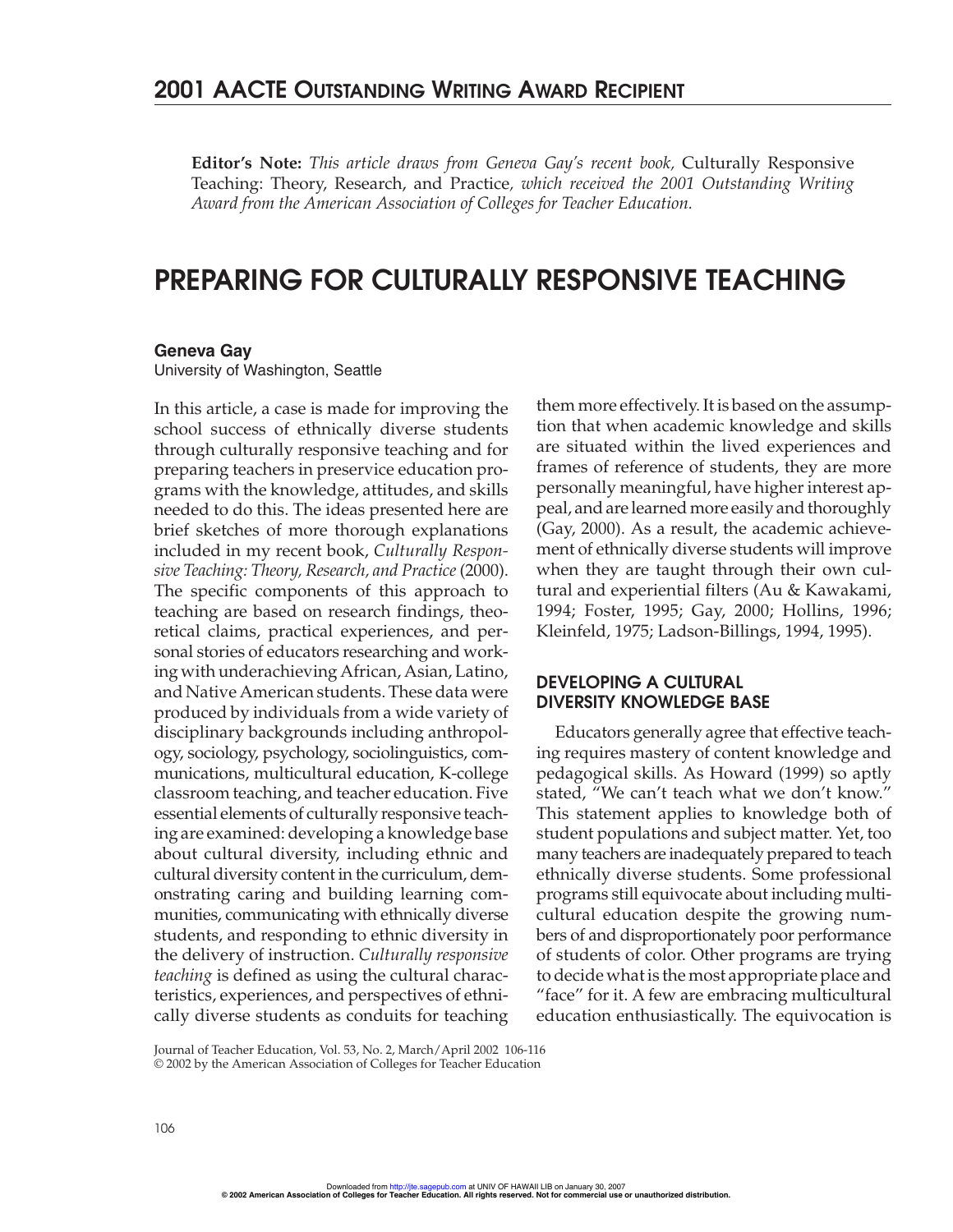inconsistent with preparing for culturally responsive teaching, which argues that *explicit knowledge* about cultural diversity is imperative to meeting the educational needs of ethnically diverse students.

Part of this knowledge includes understanding the cultural characteristics and contributions of different ethnic groups (Hollins, King, & Hayman, 1994; King, Hollins, & Hayman, 1997; Pai, 1990; Smith, 1998). Culture encompasses many things, some of which are more important for teachers to know than others because they have direct implications for teaching and learning. Among these are ethnic groups' cultural values, traditions, communication, learning styles, contributions, and relational patterns. For example, teachers need to know (a) which ethnic groups give priority to communal living and cooperative problem solving and how these preferences affect educational motivation, aspiration, and task performance; (b) how different ethnic groups' protocols of appropriate ways for children to interact with adults are exhibited in instructional settings; and (c) the implications of gender role socialization in different ethnic groups for implementing equity initiatives in classroom instruction. This information constitutes the first essential component of the knowledge base of culturally responsive teaching. Some of the cultural characteristics and contributions of ethnic groups that teachers need to know are explained in greater detail by Gold, Grant, and Rivlin (1977); Shade (1989); Takaki (1993); Banks and Banks (1995); and Spring (1995).

The knowledge that teachers need to have about cultural diversity goes beyond mere awareness of, respect for, and general recognition of the fact that ethnic groups have different values or express similar values in various ways. Thus, the second requirement for developing a knowledge base for culturally responsive teaching is acquiring detailed factual information about the cultural particularities of specific ethnic groups (e.g., African, Asian, Latino, and Native American). This is needed to make schooling more interesting and stimulating for, representative of, and responsive to ethnically diverse students. Too many teachers and teacher educators think that their subjects (particularly math and science) and cultural diversity are incompatible, or that combining them is too much of a conceptual and substantive stretch for their subjects to maintain disciplinary integrity. This is simply not true. There is a place for cultural diversity in every subject taught in schools. Furthermore, culturally responsive teaching deals as much with using multicultural instructional strategies as with adding multicultural content to the curriculum. Misconceptions like these stem, in part, from the fact that many teachers do not know enough about the contributions that different ethnic groups have made to their subject areas and are unfamiliar with multicultural education. They may be familiar with the achievements of select, high-profile individuals from some ethnic groups in some areas, such as African American musicians in popular culture or politicians in city, state, and national government. Teachers may know little or nothing about the contributions of Native Americans and Asian Americans in the same arenas. Nor do they know enough about the less publicly visible but very significant contributions of ethnic groups in science, technology, medicine, math, theology, ecology, peace, law, and economics.

Many teachers also are hard-pressed to have an informed conversation about leading multicultural education scholars and their major premises, principles, and proposals. What they think they know about the field is often based on superficial or distorted information conveyed through popular culture, mass media, and critics. Or their knowledge reflects cursory academic introductions that provide insufficient depth of analysis of multicultural education. These inadequacies can be corrected by teachers' acquiring more knowledge about the contributions of different ethnic groups to a wide variety of disciplines and a deeper understanding of multicultural education theory, research, and scholarship. This is a third important pillar of the knowledge foundation of culturally responsive teaching. Acquiring this knowledge is not as difficult as it might at first appear. Ethnic individuals and groups have been making worthy contributions to the full range of life and culture in the United States and humankind from the very beginning. And there is no shortage of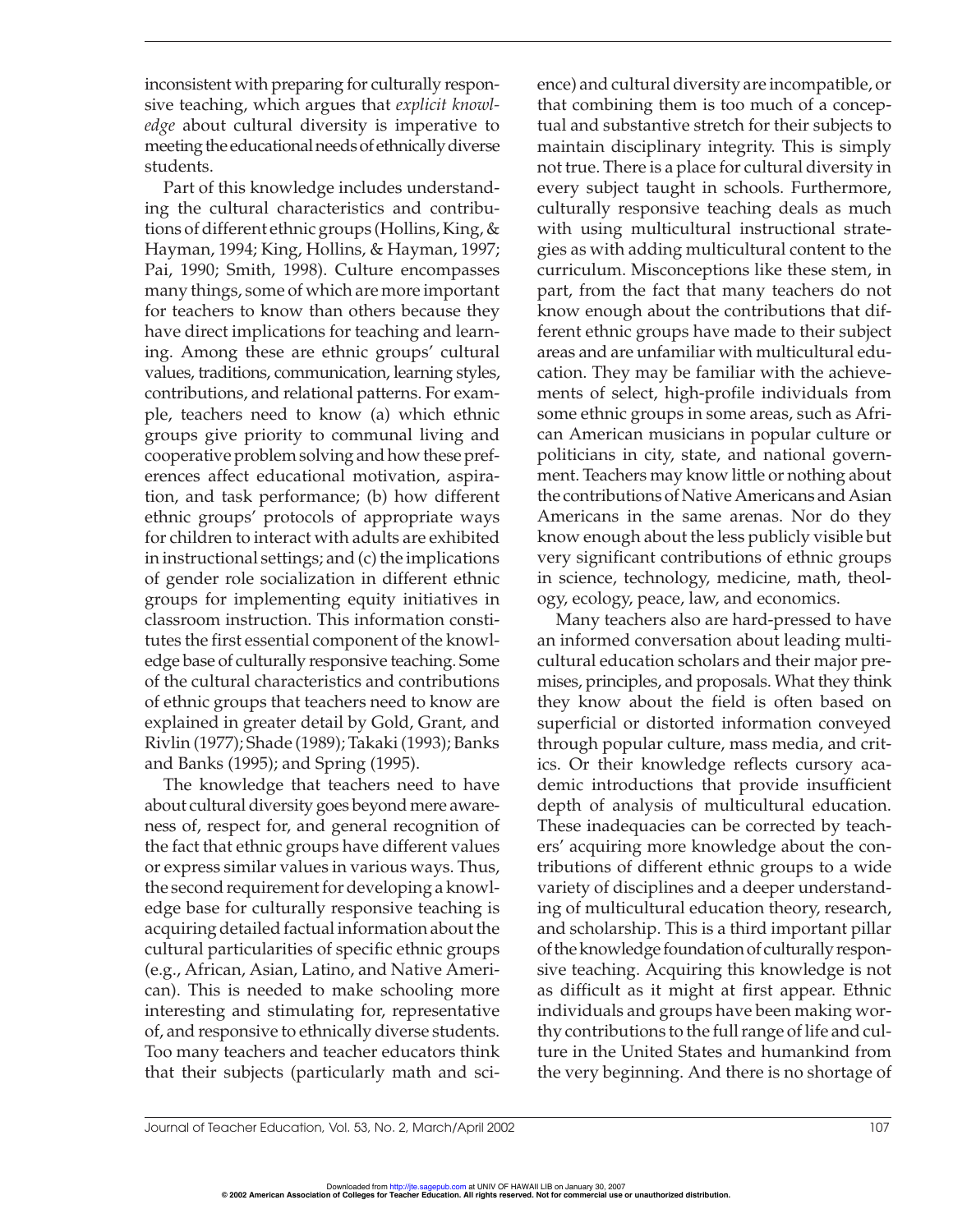quality information available about multicultural education. It just has to be located, learned, and woven into the preparation programs of teachers and classroom instruction. This can be accomplished, in part, by all prospective teachers taking courses on the contributions of ethnic groups to the content areas that they will teach and on multicultural education.

### DESIGNING CULTURALLY RELEVANT CURRICULA

In addition to acquiring a knowledge base about ethnic and cultural diversity, teachers need to learn how to convert it into culturally responsive curriculum designs and instructional strategies. Three kinds of curricula are routinely present in the classroom, each of which offers different opportunities for teaching cultural diversity. The first is *formal* plans for instruction approved by the policy and governing bodies of educational systems. They are usually anchored in and complemented by adopted textbooks and other curriculum guidelines such as the "standards" issued by national commissions, state departments of education, professional associations, and local school districts. Even though these curriculum documents have improved over time in their treatment of ethnic and cultural diversity, they are still not as good as they need to be (Wade, 1993). Culturally responsive teachers know how to determine the multicultural strengths and weaknesses of curriculum designs and instructional materials and make the changes necessary to improve their overall quality. These analyses should focus on the quantity, accuracy, complexity, placement, purpose, variety, significance, and authenticity of the narrative texts, visual illustrations, learning activities, role models, and authorial sources used in the instructional materials. There are several recurrent trends in how formal school curricula deal with ethnic diversity that culturally responsive teachers need to correct. Among them are avoiding controversial issues such as racism, historical atrocities, powerlessness, and hegemony; focusing on the accomplishments of the same few high-profile individuals repeatedly and ignoring the actions of groups; giving proportionally more attention to African Americans than other groups of color;

decontextualizing women, their issues, and their actions from their race and ethnicity; ignoring poverty; and emphasizing factual information while minimizing other kinds of knowledge (such as values, attitudes, feelings, experiences, and ethics). Culturally responsive teaching reverses these trends by dealing directly with controversy; studying a wide range of ethnic individuals and groups; contextualizing issues within race, class, ethnicity, and gender; and including multiple kinds of knowledge and perspectives. It also recognizes that these broad-based analyses are necessary to do instructional justice to the complexity, vitality, and potentiality of ethnic and cultural diversity. One specific way to begin this curriculum transformation process is to teach preservice (and inservice) teachers how to do deep cultural analyses of textbooks and other instructional materials, revise them for better representations of culturally diversity, and provide many opportunities to practice these skills under guided supervision. Teachers need to thoroughly understand existing obstacles to culturally responsive teaching before they can successfully remove them.

Other instructional plans used frequently in schools are called the *symbolic curriculum* (Gay, 1995). They include images, symbols, icons, mottoes, awards, celebrations, and other artifacts that are used to teach students knowledge, skills, morals, and values. The most common forms of symbolic curricula are bulletin board decorations; images of heroes and heroines; trade books; and publicly displayed statements of social etiquette, rules and regulations, ethical principles, and tokens of achievement. Therefore, classroom and school walls are valuable "advertising" space, and students learn important lessons from what is displayed there. Over time, they come to expect certain images, value what is present, and devalue that which is absent. Culturally responsive teachers are critically conscious of the power of the symbolic curriculum as an instrument of teaching and use it to help convey important information, values, and actions about ethnic and cultural diversity. They ensure that the images displayed in classrooms represent a wide variety of age, gender, time, place, social class, and positional diversity within and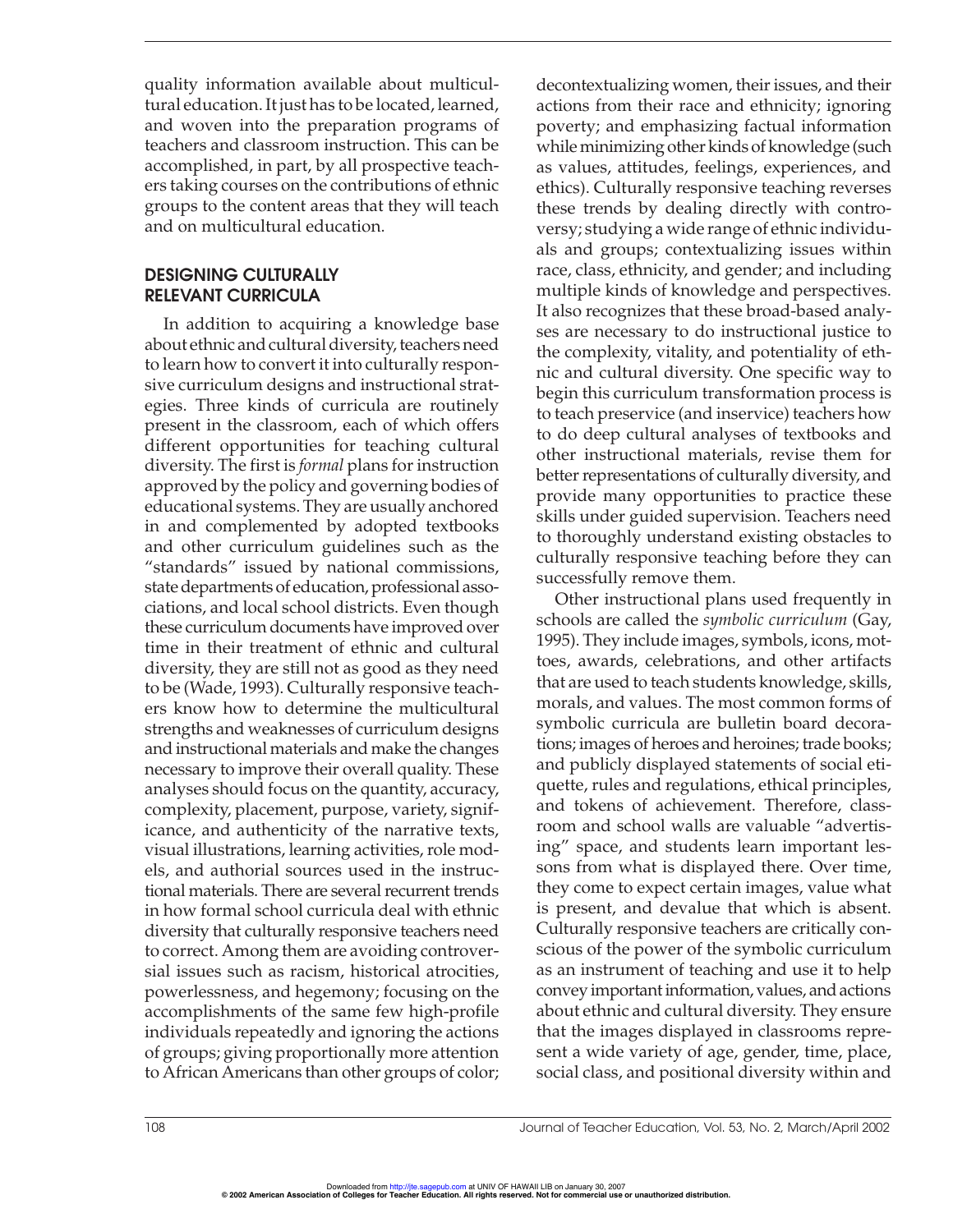across ethnic groups and that they are accurate extensions of what is taught through the formal curriculum. For example, lessons of leadership, power, and authority taught through images should include males and females and expressive indicators of these accomplishments from many different ethnic groups.

A third type of curriculum that is fundamental to culturally responsive teaching is what Cortés (1991, 1995, 2000) has called the *societal curriculum*. This is the knowledge, ideas, and impressions about ethnic groups that are portrayed in the mass media. Television programs, newspapers, magazines, and movies are much more than mere factual information or idle entertainment. They engage in ideological management (Spring, 1992) and construct knowledge (Cortés, 1995) because their content reflects and conveys particular cultural, social, ethnic, and political values, knowledge, and advocacies. For many students, mass media is the only source of knowledge about ethnic diversity; for others, what is seen on television is more influential and memorable than what is learned from books in classrooms. Unfortunately, much of this "knowledge" is inaccurate and frequently prejudicial. In a study of ethnic stereotyping in news reporting, Campbell (1995) found that these programs perpetuate "myths about life outside of white 'mainstream' America... [that] contribute to an understanding of minority cultures as less significant, as marginal" (p. 132). Members of both minority and majority groups are negatively affected by these images and representations. Ethnic distortions in mass media are not limited to news programs; they are pervasive in other types of programming as well. The messages they transmit are too influential for teachers to ignore. Therefore, culturally responsive teaching includes thorough and critical analyses of how ethnic groups and experiences are presented in mass media and popular culture. Teachers need to understand how media images of African, Asian, Latino, Native, and European Americans are manipulated; the effects they have on different ethnic groups; what formal school curricula and instruction can do to counteract their influences; and how to teach students to be discerning consumers of and resisters to ethnic

information disseminated through the societal curriculum.

### DEMONSTRATING CULTURAL CARING AND BUILDING A LEARNING COMMUNITY

A third critical component of preparation for culturally responsive teaching is creating classroom climates that are conducive to learning for ethnically diverse students. Pedagogical actions are as important as (if not more important than) multicultural curriculum designs in implementing culturally responsive teaching. They are not simply technical processes of applying any "best practices" to underachieving students of color, however. Much more is required. Teachers need to know how to use *cultural scaffolding* in teaching these students—that is, using their own cultures and experiences to expand their intellectual horizons and academic achievement. This begins by demonstrating culturally sensitive caring and building culturally responsive learning communities. Teachers have to care so much about ethnically diverse students and their achievement that they accept nothing less than high-level success from them and work diligently to accomplish it (Foster, 1997; Kleinfeld, 1974, 1975). This is a very different conception of caring than the often-cited notion of "gentle nurturing and altruistic concern," which can lead to benign neglect under the guise of letting students of color make their own way and move at their own pace.

Culturally responsive caring also places "teachers in an ethical, emotional, and academic partnership with ethnically diverse students, a partnership that is anchored in respect, honor, integrity, resource sharing, and a deep belief in the possibility of transcendence" (Gay, 2000, p. 52). Caring is a moral imperative, a social responsibility, and a pedagogical necessity. It requires that teachers use "knowledge and strategic thinking to decide how to act in the best interests of others... [and] binds individuals to their society, to their communities, and to each other" (Webb, Wilson, Corbett, & Mordecai, 1993, pp. 33- 34). In culturally responsive teaching, the "knowledge" of interest is information about ethnically diverse groups; the "strategic thinking" is how this cultural knowledge is used to redesign teach-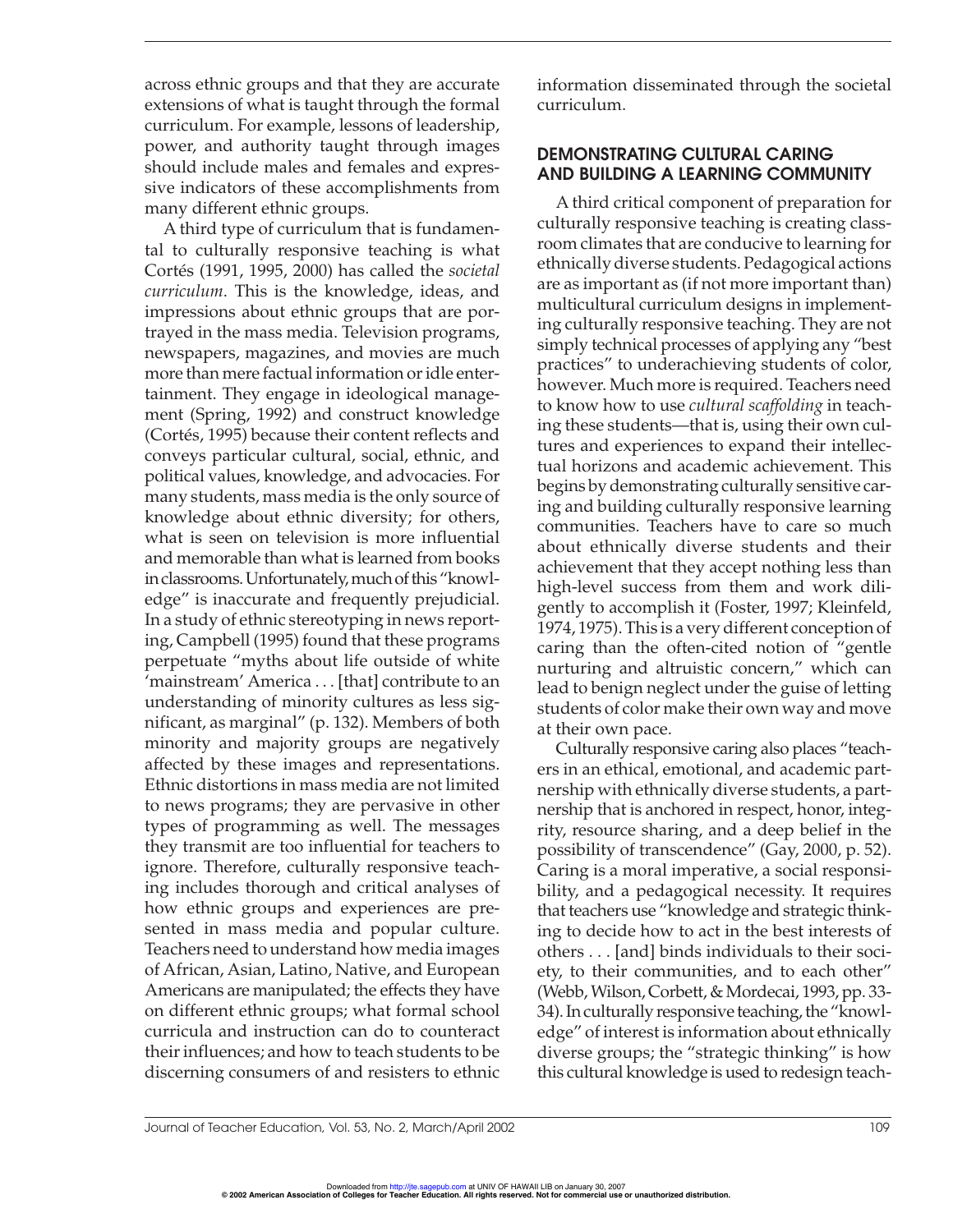ing and learning; and the "bounds" are the reciprocity involved in students working with each other and with teachers *as partners* to improve their achievement. Thus, teachers need to understand that culturally responsive caring is *action oriented* in that it demonstrates high expectations and uses imaginative strategies to ensure academic success for ethnically diverse students. Teachers genuinely believe in the intellectual potential of these students and accept, unequivocally, their responsibility to facilitate its realization without ignoring, demeaning, or neglecting their ethnic and cultural identities. They build toward academic success from a basis of cultural validation and strength.

Building community among diverse learners is another essential element of culturally responsive teaching. Many students of color grow up in cultural environments where the welfare of the group takes precedence over the individual and where individuals are taught to pool their resources to solve problems. It is not that individuals and their needs are neglected; they are addressed within the context of group functioning. When the group succeeds or falters, so do its individual members. As a result, the group functions somewhat like a "mutual aid society" in which all members are responsible for helping each other perform and ensuring that everyone contributes to the collective task. The positive benefits of communities of learners and cooperative efforts on student achievement have been validated by Escalanté and Dirmann (1990) in high school mathematics for Latinos; by Sheets (1995) in high school Spanish language and literature with low-achieving Latinos; by Fullilove and Treisman (1990) in 1st-year college calculus with African, Latino, and Chinese Americans; and by Tharp and Gallimore (1988) in elementary reading and language arts with Native Hawaiian children. These ethics and styles of working are quite different from the typical ones used in schools, which give priority to the individual and working independently. Culturally responsive teachers understand how conflicts between different work styles may interfere with academic efforts and outcomes, and they understand how to design more communal learning environments.

The process of building culturally responsive communities of learning is important for teachers to know as well. The emphasis should be on *holistic* or *integrated* learning. Contrary to the tendency in conventional teaching to make different types of learning (cognitive, physical, emotional) discrete, culturally responsive teaching deals with them in concert. Personal, moral, social, political, cultural, and academic knowledge and skills are taught simultaneously. For example, students are taught their cultural heritages and positive ethnic identity development along with math, science, reading, critical thinking, and social activism. They also are taught about the heritages, cultures, and contributions of other ethnic groups as they are learning their own. Culturally responsive teachers help students to understand that knowledge has moral and political elements and consequences, which obligate them to take social action to promote freedom, equality, and justice for everyone. The positive effects of teaching these knowledges and skills simultaneously for African, Asian, Latino, and Native American students are documented by Ladson-Billings (1994); Foster (1995); Krater, Zeni, & Cason, (1994); Tharp & Gallimore (1988); Escalanté and Dirmann (1990); and Sheets (1995).

#### CROSS-CULTURAL COMMUNICATIONS

Effective cross-cultural communication is a fourth pivotal element of preparing for culturally responsive teaching. Porter and Samovar (1991) explained that culture influences "what we talk about; how we talk about it; what we see, attend to, or ignore; how we think; and what we think about" (p. 21). Montagu and Watson (1979) added that communication is the "ground of meeting and the foundation of community" (p. vii) among human beings. Without this "meeting" and "community" in the classroom, learning is difficult to accomplish for some students. In fact, determining what ethnically diverse students know and can do, as well as what they are capable of knowing and doing, is often a function of how well teachers can communicate with them. The intellectual thought of students from different ethnic groups is *culturally encoded* (Cazden, John, & Hymes, 1985) in that its expres-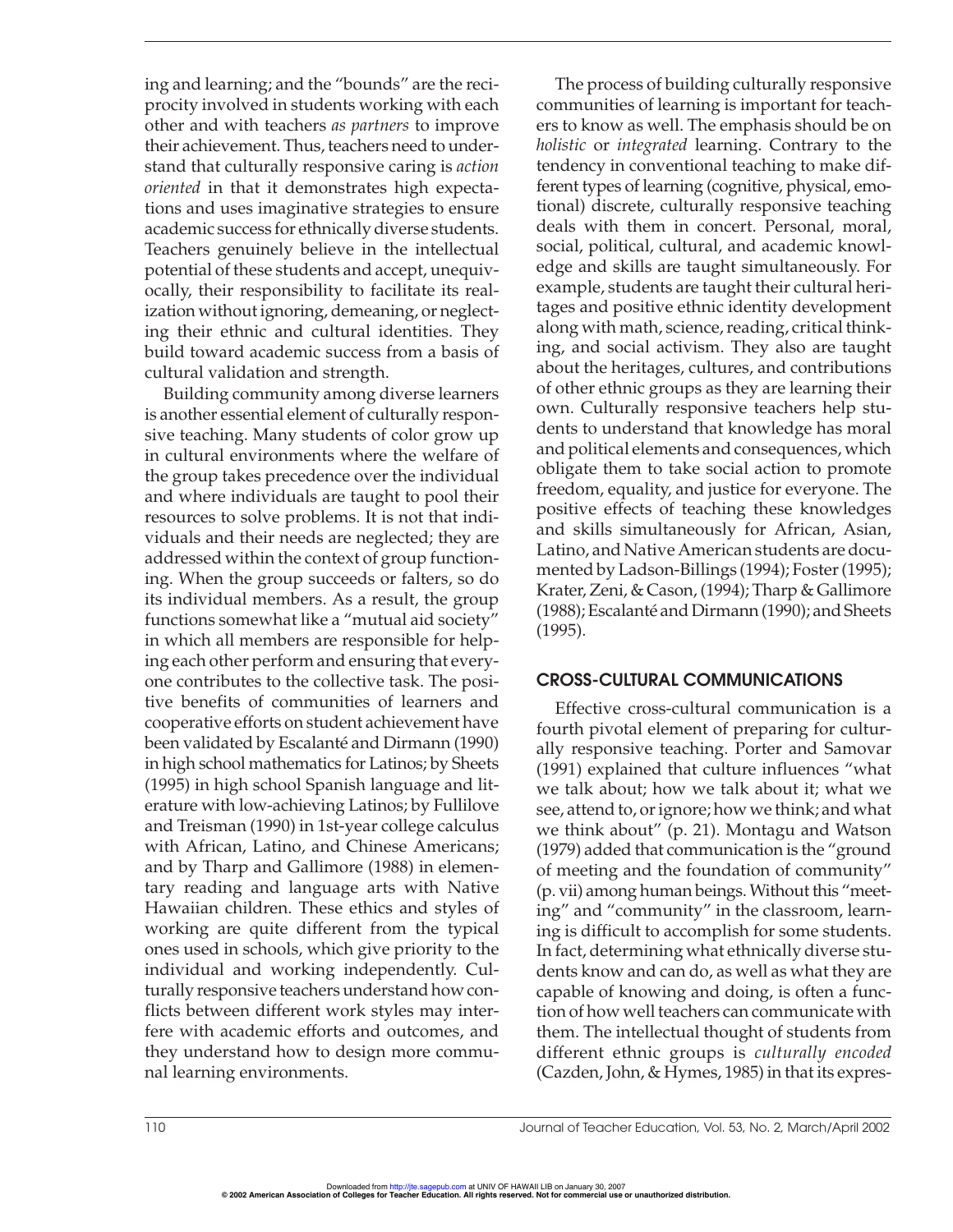sive forms and substance are strongly influenced by cultural socialization. Teachers need to be able to decipher these codes to teach ethnically diverse students more effectively.

As is the case with any cultural component, characteristics of ethnic communication styles are core traits of group trends, not descriptions of the behaviors of individual members of the group. Whether and how particular individuals manifest these characteristics vary along continua of depth, clarity, frequency, purity, purpose, and place. However, expressive variability of cultural characteristics among ethnic group members does not nullify their existence. It is imperative for teachers to understand these realities because many of them are hesitant about dealing with cultural descriptors for fear of stereotyping and overgeneralizing. They compensate for this danger by trying to ignore or deny the existence of cultural influences on students' behaviors and their own. The answer is not denial or evasion but direct confrontation and thorough, critical knowledge of the interactive relationships between culture, ethnicity, communication, and learning and between individuals and groups.

Culturally responsive teacher preparation programs teach how the communication styles of different ethnic groups reflect cultural values and shape learning behaviors and how to modify classroom interactions to better accommodate them. They include knowledge about the linguistic structures of various ethnic communication styles as well as contextual factors, cultural nuances, discourse features, logic and rhythm, delivery, vocabulary usage, role relationships of speakers and listeners, intonation, gestures, and body movements. Research reported by Cazden et al. (1985), Kochman (1981), and Smitherman (1994) indicated that the discourse features of cultural communications are more challenging and problematic in teaching ethnically different students than structural linguistic elements. The cultural markers and nuances embedded in the communicative behaviors of highly ethnically affiliated Latino, Native, Asian, and African Americans are difficult to recognize, understand, accept, and respond to without corresponding cultural knowledge of these ethnic groups.

There are several other more specific components of the communication styles of ethnic groups that should be part of the preparation for and practice of culturally responsive teaching. One of these is the *protocols of participation in discourse*. Whereas in mainstream schooling and culture a passive-receptive style of communication and participation predominates, many groups of color use an active-participatory one. In the first, communication is didactic, with the speaker playing the active role and the listener being passive. Students are expected to listen quietly while teachers talk and to talk only at prescribed times when granted permission by the teacher. Their participation is usually solicited by teachers' asking convergent questions that are posed to specific individuals and require factual, "right answer" responses. This pattern is serialized in that it is repeated from one student to the next (Goodlad, 1984; Philips, 1983).

In contrast, the communicative styles of most ethnic groups of color in the United States are more active, participatory, dialectic, and multimodal. Speakers expect listeners to engage with them as they speak by providing prompts, feedback, and commentary. The roles of speaker and listener are fluid and interchangeable. Among African Americans, this interactive communicative style is referred to as "call-response" (Baber, 1987; Smitherman, 1977); and for Native Hawaiians, it is called "talk-story" (Au, 1993; Au & Kawakami, 1994). Among European American females, the somewhat similar practice of "talking along with the speaker" to show involvement, support, and confirmation is described as "rapport talk" (Tannen, 1990). These *communal communication styles* can be problematic in the classroom for both teachers and students. Uninformed and unappreciative teachers consider them rude, distractive, and inappropriate and take actions to squelch them. Students who are told not to use them may be, in effect, intellectually silenced. Because they are denied use of their natural ways of talking, their thinking, intellectual engagement, and academic efforts are diminished as well.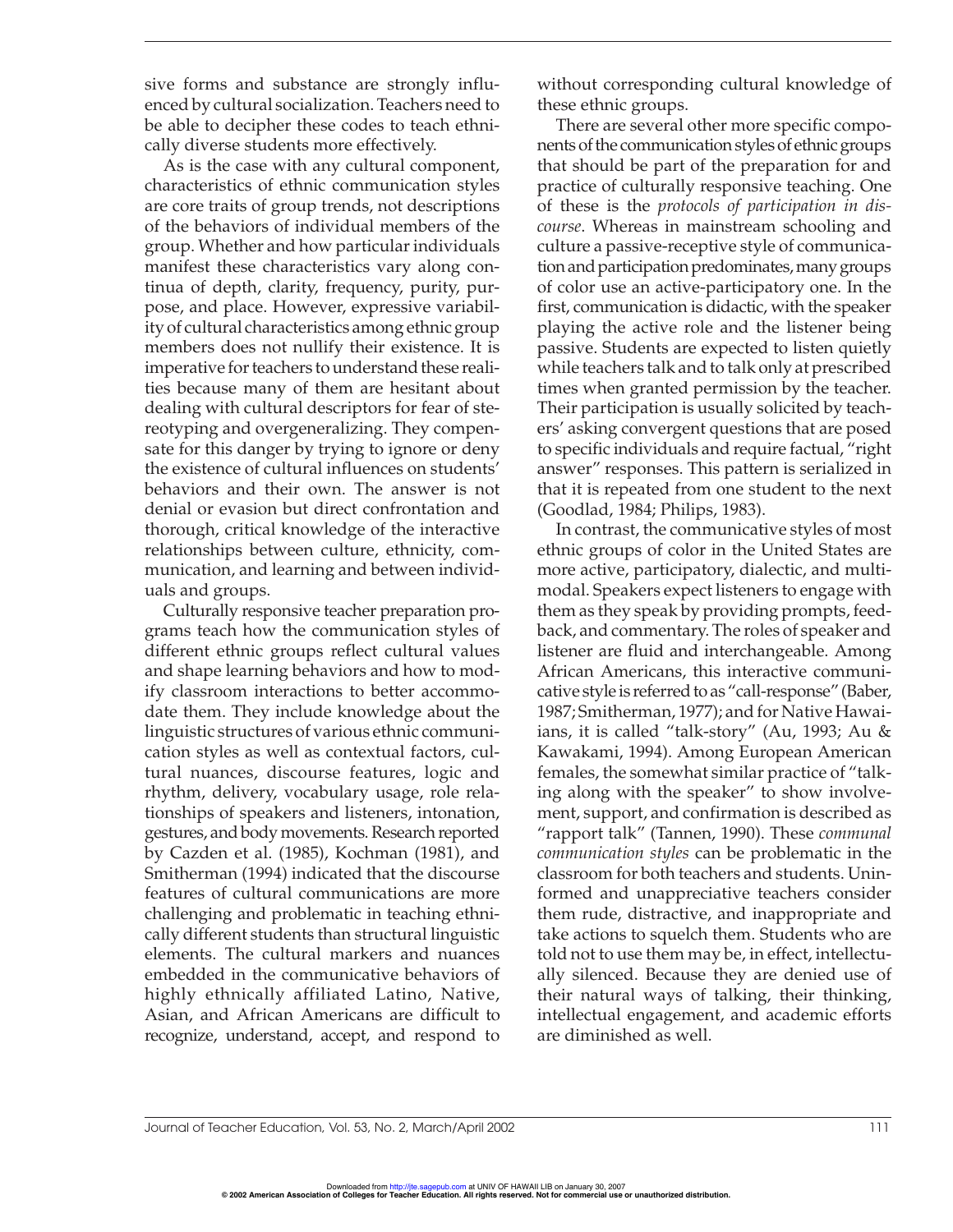Another communication technique important to doing culturally responsive teaching is understanding different ethnic groups' *patterns of task engagement* and *organizing ideas*. In school, students are taught to be very direct, precise, deductive, and linear in communication. That is, they should be parsimonious in talking and writing, avoid using lots of embellishment, stay focused on the task or stick to the point, and build a logical case from the evidence to the conclusion, from the parts to the whole. When issues are debated and information is presented, students are expected to be objective, dispassionate, and explicit in reporting carefully sequential facts. The quality of the discourse is determined by the clarity of the descriptive information provided; the absence of unnecessary verbiage, flair, or drama; and how easily the listener (or reader) can discern the logic and relationship of the ideas (Kochman, 1981). Researchers and scholars call this communicative style *topic-centered* (Au, 1993; Michaels 1981, 1984). Many African, Asian, Latino, and Native Americans use a different approach to organizing and transmitting ideas: one called *topic-chaining* communication. It is highly contextual, and much time is devoted to setting a social stage prior to the performance of an academic task. This is accomplished by the speakers' (or writers') providing a lot of background information; being passionately and personally involved with the content of the discourse; using much indirectness (such as innuendo, symbolism, and metaphor) to convey ideas; weaving many different threads or issues into a single story; and embedding talk with feelings of intensity, advocacy, evaluation, and aesthetics. There also is the tendency to make the discourse conversational (Au, 1993; Fox, 1994; Kochman, 1981; Smitherman, 1994). The thinking of these speakers appears to be circular, and their communication sounds like storytelling. To one who is unfamiliar with it, this communication style "sounds rambling, disjointed, and as if the speaker never ends a thought before going on to something else" (Gay, 2000, p. 96). These (and other) differences in ethnic communication styles have many implications for culturally responsive teaching. Understanding them is necessary to avoid violating the cultural val-

ues of ethnically diverse students in instructional communications; to better decipher their intellectual abilities, needs, and competencies; and to teach them style or code-shifting skills so that they can communicate in different ways with different people in different settings for different purposes. Therefore, *multicultural communication competency* is an important goal and component of culturally responsive teaching.

#### CULTURAL CONGRUITY IN CLASSROOM INSTRUCTION

The final aspect of preparation for culturally responsive teaching discussed in this article deals with the actual delivery of instruction to ethnically diverse students. Culture is deeply embedded in any teaching; therefore, teaching ethnically diverse students has to be*multiculturalized*. A useful way to think about operationalizing this idea in the act of teaching is matching instructional techniques to the learning styles of diverse students. Or, as the contributing authors to *Education and Cultural Process* (Spindler, 1987) suggested, establishing continuity between the modus operandi of ethnic groups and school cultures in teaching and learning. Many possibilities for establishing these matches, intersections, or bridges are implied in the previous discussions. For example, a topic-chaining communication style is very conducive to a storytelling teaching style. Cooperative group learning arrangements and peer coaching fit well with the communal cultural systems of African, Asian, Native, and Latino American groups (Gay, 2000; Spring, 1995). Autobiographical case studies and fiction can crystallize ethnic identity and affiliation issues across contextual boundaries (i.e., geographic, generational, temporal). Motion and movement, music, frequent variability in tasks and formats, novelty, and dramatic elements in teaching improve the academic performance of African Americans (Allen & Boykin, 1992; Allen & Butler, 1996; Boykin, 1982; Guttentag & Ross, 1972; Hanley, 1998).

Cultural characteristics provide the criteria for determining how instructional strategies should be modified for ethnically diverse students. Developing skills in this area should begin with teacher education students confronting the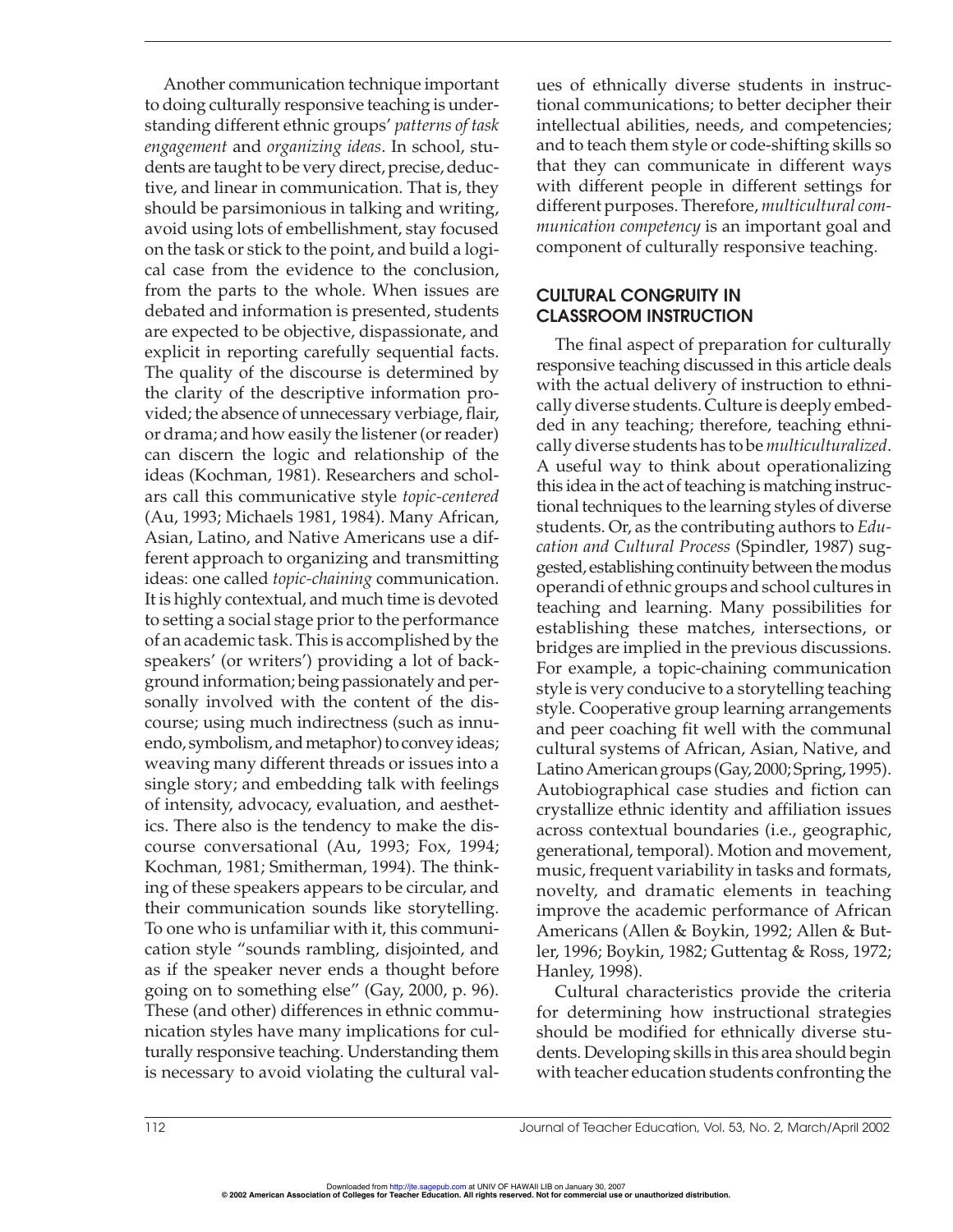misconceptions and controversies surrounding learning styles. Some might be resolved by understanding that learning styles are how individuals engage in the process of learning, not their intellectual abilities. Like all cultural phenomena, they are complex, multidimensional, and dynamic. There is room for individuals to move around within the characteristics of particular learning styles, and they can be taught to cross style parameters. Learning styles do have core structures, and specific patterns by ethnic groups are discernible (see, for instance, Shade, 1989). The internal structure of ethnic learning styles includes at least eight key components (which are configured differently for various groups): preferred content; ways of working through learning tasks; techniques for organizing and conveying ideas and thoughts; physical and social settings for task performance; structural arrangements of work, study, and performance space; perceptual stimulation for receiving, processing, and demonstrating comprehension and competence; motivations, incentives, and rewards for learning; and interpersonal interactional styles. These dimensions provide different points of entry and emphasis for matching instruction to the learning styles of students from various ethnic groups. To respond most effectively to them, teachers need to know how they are configured for different ethnic groups as well as the patterns of variance that exist within the configurations.

Another powerful way to establish cultural congruity in teaching is integrating ethnic and cultural diversity into the most fundamental and high-status aspects of the instructional process on a habitual basis. An examination of school curricula and measures of student achievement indicates that the highest stakes and highest status school subjects or skill areas are math, science, reading, and writing. Teachers should learn how to multiculturalize these especially, although all formal and informal aspects of the educational process also should be changed. Further analysis of teaching behaviors reveals that a high percentage of instructional time is devoted to giving examples, scenarios, and vignettes to demonstrate how information, principles, concepts, and skills operate in practice. These make up the *pedagogical bridges* that

connect prior knowledge with new knowledge, the known with the unknown, and abstractions with lived realities. Teachers need to develop rich repertoires of multicultural instructional examples to use in teaching ethnically diverse students.

This is not something that happens automatically or simply because we want it to. It is a learned skill that should be taught in teacher preparation programs. The process begins with understanding the role and prominence of examples in the instructional process, knowing the cultures and experiences of different ethnic groups, harvesting teaching examples from these critical sources, and learning how to apply multicultural examples in teaching other knowledge and skills—for instance, using illustrations of ethnic architecture, fabric designs, and recipes in teaching geometric principles, mathematical operations, and propositional thought. Or using various samples of ethnic literature in teaching the concept of genre and reading skills such as comprehension, inferential thinking, vocabulary building, and translation. Research indicates that culturally relevant examples have positive effects on the academic achievement of ethnically diverse students. Boggs, Watson-Gegeo, and McMillen (1985) and Tharp and Gallimore (1988) demonstrated these effects for Native Hawaiians; Foster (1989), Lee (1993), and Moses and Cobb (2001) for African Americans; García (1999) for Latinos and limited-English speakers; and Lipka and Mohatt (1998) for Native Alaskans. Observations made by Lipka and Mohatt on their research and practice with using cultural examples to teach math and science to Yup'ik students in Alaska underscored the importance and benefits of these strategies for improving school achievement. They noted that

Important connections between an aboriginal system of numbers and measurements and the hunting and gathering context from which it derived can be used as a bridge to the decontextualized abstract system often used in teaching mathematics and science, . . . can demystify how mathematics and science are derived...[and] visualize . . . ways in which everyday tasks and knowledge can be a basis for learning in formal schooling. (p. 176).

A wide variety of other techniques for incorporating culturally diverse contributions, expe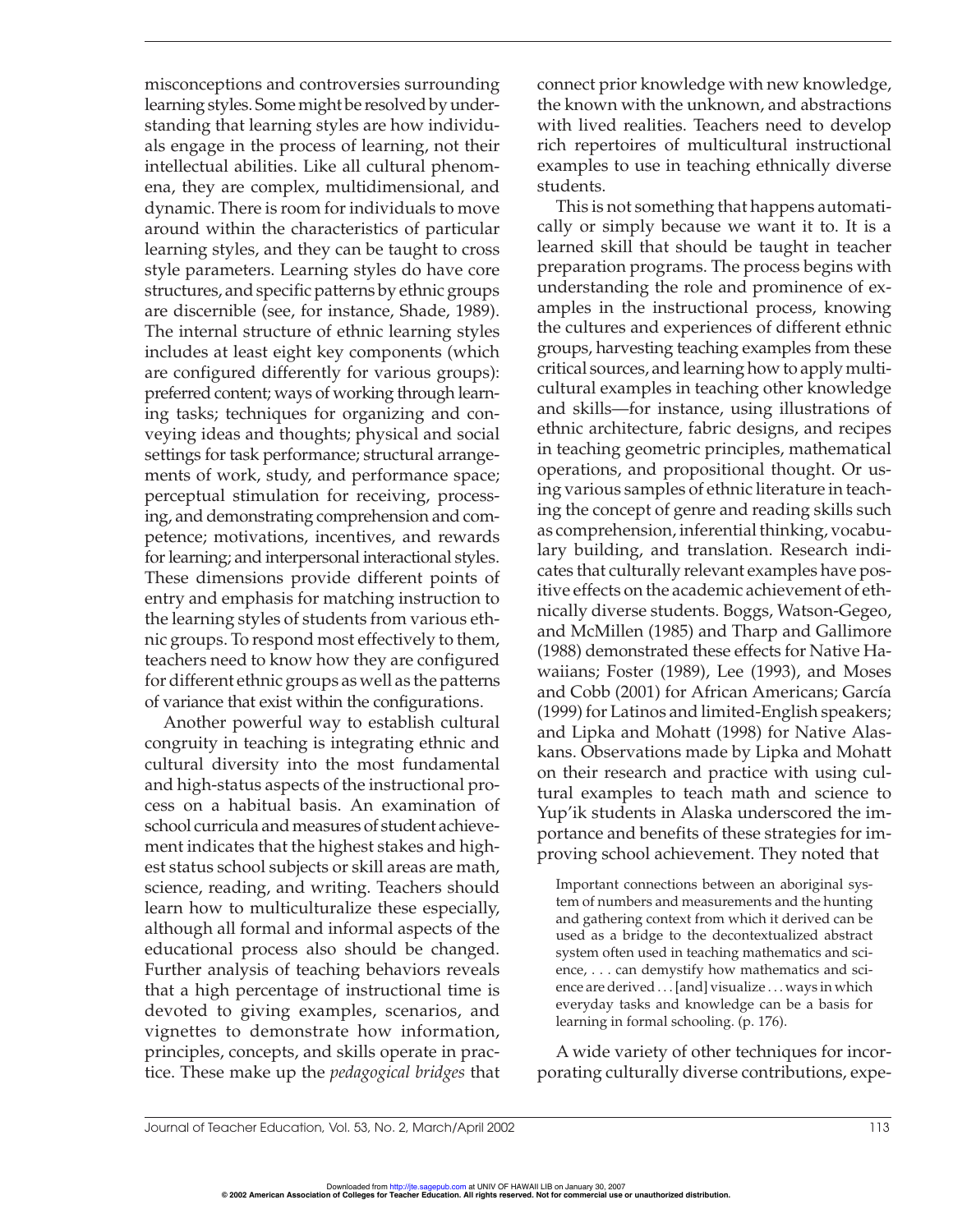riences, and perspectives into classroom teaching can be extracted from the work of these and other scholars. They are valuable models and incentives for doing culturally responsive teaching and should be a routine part of teacher preparation programs.

#### **CONCLUSION**

The components of the preparation for and practice of culturally responsive teaching included in this discussion are not inclusive. There is much more to know, think, and do. These suggestions are merely samples of the knowledge and skills needed to prepare teachers to work more effectively with students who are not part of the U.S. ethnic, racial, and cultural mainstream. This preparation requires a more thorough knowledge of the specific cultures of different ethnic groups, how they affect learning behaviors, and how classroom interactions and instruction can be changed to embrace these differences. Because culture strongly influences the attitudes, values, and behaviors that students and teachers bring to the instructional process, it has to likewise be a major determinant of how the problems of underachievement are solved. This mandate for change is both simple and profound. It is simple because it demands for ethnically different students that which is already being done for many middle-class, European American students—that is, the right to grapple with learning challenges from the point of strength and relevance found in their own cultural frames of reference. It is profound because, to date, U.S. education has not been very culturally responsive to ethnically diverse students. Instead, these students have been expected to divorce themselves from their cultures and learn according to European American cultural norms. This places them in double jeopardy—having to master the academic tasks while functioning under cultural conditions unnatural (and often unfamiliar) to them. Removing this second burden is a significant contribution to improving their academic achievement. This can be done by all teachers' being culturally responsive to ethnically diverse students throughout their instructional processes. But they cannot be reasonably

held accountable for doing so if they are not adequately prepared. Therefore, teacher preparation programs must be as culturally responsive to ethnic diversity as K-12 classroom instruction.

#### **REFERENCES**

- Allen, B. A., & Boykin, A. W. (1992). African-American children and the educative process: Alleviating cultural discontinuity through prescriptive pedagogy. *School Psychology Review*, *21*(4), 586-598.
- Allen, B. A., & Butler, L. (1996). The effects of music and movement opportunity on the analogical reasoning performance of African American and White children: A preliminary study. *Journal of Black Psychology*, *22*(3), 316- 328.
- Au, K. H. (1993). *Literacy instruction in multicultural settings*. New York: Harcourt-Brace.
- Au, K. H., & Kawakami, A. J. (1994). Cultural congruence in instruction. In E. R. Hollins, J. E. King, & W. C. Hayman (Eds.), *Teaching diverse populations: Formulating a knowledge base* (pp. 5-23). Albany: State University of New York Press.
- Baber, C. R. (1987). The artistry and artifice of Black communications. In G. Gay & W. L. Baber (Eds.), *Expressively Black: The cultural basis of ethnic identity* (pp. 75- 108). New York: Praeger.
- Banks, J. B., & Banks, C.A.M. (Eds.). (1995). *Handbook of research on multicultural education*. New York: Macmillan.
- Boggs, S. T., Watson-Gegeo, K., & McMillen, G. (1985). *Speaking, relating, and learning: A study of Hawaiian children at home and at school*. Norwood, NJ: Ablex.
- Boykin, A. W. (1982). Task variability and the performance of Black and White schoolchildren: Vervistic explorations. *Journal of Black Studies*, *12*(4), 469-485.
- Campbell, C. P. (1995). *Race, myth, and the news*. Thousand Oaks, CA: Sage.
- Cazden, C. B., John, V. P., & Hymes, D. (Eds.). (1985). *Functions of language in the classroom*. Prospect Heights, IL: Waveland.
- Cortés, C. E. (1991). Empowerment through media literacy: A multicultural approach. In C. E. Sleeter (Ed.), *Empowerment through multicultural education* (pp. 143- 157). Albany: State University of New York Press.
- Cortés, C. E. (1995). Knowledge construction and popular culture: The media as multicultural educator. In J. A. Banks & C.A.M. Banks (Eds.), *Handbook of research on multiculturaleducation*(pp.169-183).NewYork:Macmillan.
- Cortés, C. E. (2000). *Our children are watching: How media teach about diversity*. New York: Teachers College Press.
- Escalanté, J., & Dirmann, J. (1990). The Jaime Escalanté math program. *Journal of Negro Education*, *59*(3), 407- 423.
- Foster, M. (1989). It's cooking now: Aperformance analysis of the speech events of a Black teacher in an urban community college. *Language in Society*, *18*(1), 1-29.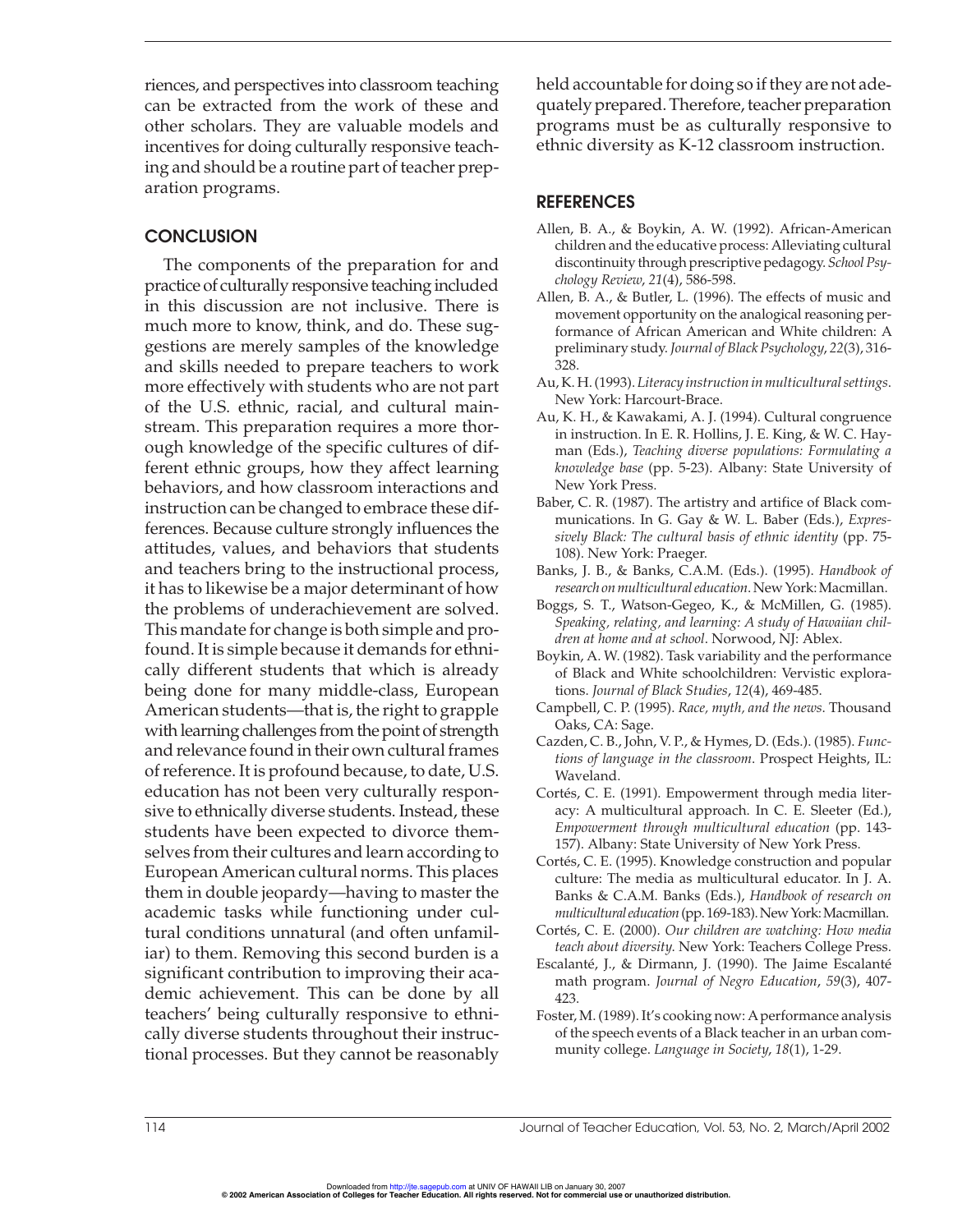- Foster, M. (1995). African American teachers and culturally relevant pedagogy. In J. A. Banks & C.A.M. Banks (Eds.), *Handbook of research on multicultural education* (pp. 570-581). New York: Macmillan.
- Foster, M. (1997). *Black teachers on teaching*. New York: New Press.
- Fox, H. (1994). *Listening to the world: Cultural issues in academic writing*. Urbana, IL: National Council of Teachers of English.
- Fullilove, R. E., & Treisman, P. U. (1990). Mathematics achievement among African American undergraduates at the University of California, Berkeley: An evaluation of the Mathematics Workshop Program. *Journal of Negro Education*, *59*(30), 463-478.
- García, E. (1999). *Student cultural diversity: Understanding and meeting the challenge*. Boston: Houghton Mifflin.
- Gay, G. (1995). A multicultural school curriculum. In C. A. Grant & M. Gomez (Eds.), *Making school multicultural: Campus and classroom* (pp. 37-54). Englewood Cliffs, NJ: Merrill/Prentice Hall.
- Gay, G. (2000). *Culturally responsive teaching: Theory, research, and practice*. New York: Teachers College Press.
- Gold, M. J., Grant, C. A., & Rivlin, H. N. (Eds.). (1977). *In praise of diversity: A resource book on multicultural education*. Washington, DC: Teacher Corps.
- Goodlad, J. I. (1984). *A place called school: Prospects for the future*. New York: McGraw-Hill.
- Guttentag, M., & Ross, S. (1972). Movement responses in simple concept learning. *American Journal of Orthopsychiatry*, *42*(4), 657-665.
- Hanley, M. S. (1998). *Learning to fly: Knowledge construction of African American adolescents through drama*. Unpublished doctoral dissertation, University of Washington, Seattle.
- Hollins, E. R. (1996). *Culture in school learning: Revealing the deep meaning*. Mahwah, NJ: Lawrence Erlbaum.
- Hollins, E. R., King, J. E., & Hayman, W. C. (Eds.). (1994). *Teaching diverse populations: Formulating a knowledge base*. Albany: State University of New York Press.
- Howard, G. R. (1999). *We can't teach what we don't know: White teachers, multiracial schools*. New York: Teachers College Press.
- King, J. E., Hollins, E. R., & Hayman, W. C. (Eds.). (1997). *Preparing teachers for cultural diversity*. New York: Teachers College Press.
- Kleinfeld, J. (1974). Effects of nonverbal warmth on the learning of Eskimo and White students. *Journal of Social Psychology*, *92*(1), 3-9.
- Kleinfeld, J. (1975). Effective teachers of Eskimo and Indian students. *School Review*, *83*(2), 301-344.
- Kochman, T. (1981). *Black and White styles in conflict*. Chicago: University of Chicago Press.
- Krater, J., Zeni, J., & Cason, N. D. (1994). *Mirror images: Teaching writing in Black and White*. Portsmouth, NH: Heinemann.
- Ladson-Billings, G. (1994). *The dreamkeepers: Successful teachers of African-American children*. San Francisco: Jossey-Bass.
- Ladson-Billings, G. (1995). Toward a theory of culturally relevant pedagogy. *American Educational Research Journal*, *32*(3), 465-491.
- Lee, C. (1993). *Signifying as a scaffold to literary interpretation: The pedagogical implications of a form of African-American discourse* (NCTE Research Rep. No. 26). Urbana, IL: National Council of Teachers of English.
- Lipka, J., & Mohatt, G. V. (1998). *Transforming the culture of schools: Yup'ik Eskimo examples*. Mahwah, NJ: Lawrence Erlbaum.
- Michaels, S. (1981). "Sharing time": Children's narrative styles and differential access to literacy. *Language in Society*, *10*(3), 423-442.
- Michaels, S. (1984). Listening and responding: Hearing the logic of children's classroom narratives. *Theory Into Practice*, *23*(3), 218-224.
- Montagu, A., & Watson, F. (1979). *The human connection*. New York: McGraw-Hill.
- Moses, R. P., & Cobb, C. E., Jr. (2001).*Radical equations: Math literacy and civil rights*. Boston: Beacon.
- Pai, Y. (1990). *Cultural foundations of education*. New York: Merrill/Macmillan.
- Philips, S. U. (1983). *The invisible culture: Communication in classroom and community on the Warm Springs Indian Reservation*. Prospect Heights, IL: Waveland.
- Porter, R. E., & Samovar, L. A. (1991). Basic principles of intercultural communication. In L. A. Samovar & R. E. Porter (Eds.), *Intercultural communication: A reader* (6th ed., pp. 5-22). Belmont, CA: Wadsworth.
- Shade, B. J. (Ed.). (1989). *Culture, style, and the educative process*. Springfield, IL: Charles C Thomas.
- Sheets, R. H. (1995). From remedial to gifted: Effects of culturally-centered pedagogy. *Theory Into Practice*, *34*(3), 186-193.
- Smith, G. P. (1998). *Common sense about common knowledge: The knowledge bases for diversity*. Washington, DC: American Association of Colleges for Teacher Education.
- Smitherman, G. (1977). *Talkin' and testifyin': The language of Black America*. Boston: Houghton Mifflin.
- Smitherman, G. (1994). The blacker the berry the sweeter the juice: African American student writers. In A. H. Dyson, & C. Genishi (Eds.), *The need for story: Cultural diversity in classroom and community* (pp. 80-101). Urbana, IL: National Council of Teachers of English.
- Spindler, G. D. (Ed.). (1987). *Education and cultural process: Anthropological approaches* (2nd ed.). Prospect Heights, IL: Waveland.
- Spring, J. (1992). *Images of American life: A history of ideological management in schools, movies, radio, and television*. Albany: State University of New York Press.
- Spring, J. (1995). *The intersection of cultures: Multicultural education in the United States*. New York: McGraw-Hill.
- Takaki, R. (1993). *A different mirror: A history of multicultural America*. Boston: Little, Brown.
- Tannen, D. (1990). *You just don't understand: Women and men in conversation*. New York: Morrow.

Journal of Teacher Education, Vol. 53, No. 2, March/April 2002 115